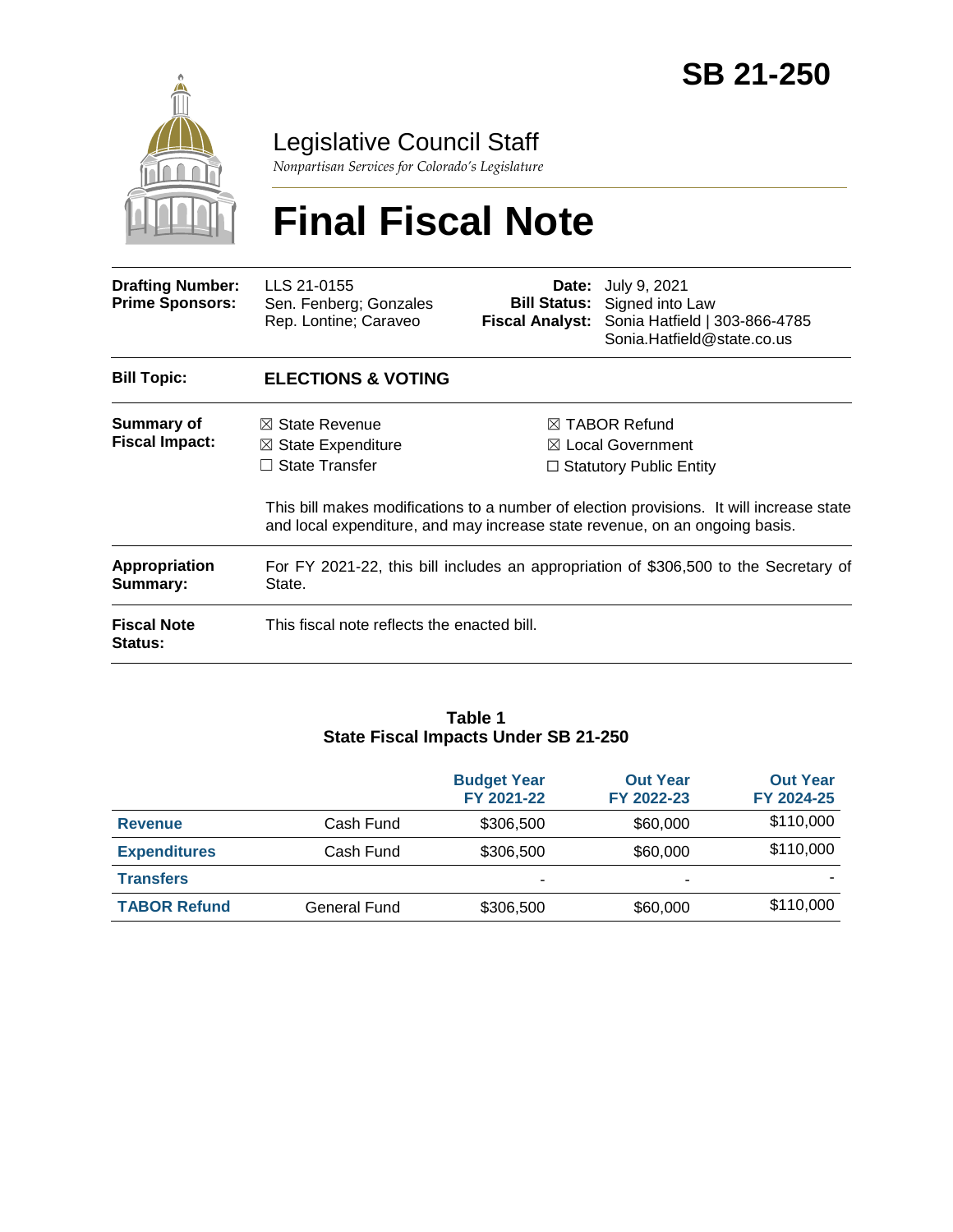Page 2

# **Summary of Legislation**

This bill modifies and clarifies state and local election code, including provisions related to voter registration, party affiliation, ballot access, and the conduct of recalls. Among its many changes, this bill:

- requires the Secretary of State and the county clerks to make modifications to online systems and forms to allow for registration using an electors last four digits of their Social Security number;
- changes various deadlines related to affiliation from 29 to 22 days;
- sets new requirements for recall elections and petitions;
- repeals the ability of an unaffiliated candidate for president of the US to be nominated by paying a fee;
- changes requirements for voter service and polling centers and drop boxes;
- adds requirements for institutions of higher education related to notifying enrolled students about voting information and providing data to the Department of State;
- requires certain counties to report presidential primary results by precinct; and
- requires the Department of Health Care Policy and Financing (HCPF) to regularly provide certain data to the SOS about changes in a voter's name or address, which the SOS must forward to the appropriate county clerk.

# **Comparable Crime Analysis**

Legislative Council Staff is required to include certain information in the fiscal note for any bill that creates a new crime, changes the classification of an existing crime, or changes an element of an existing crime. This section outlines data on crimes comparable to the offense in this bill and discusses assumptions on future rates of criminal conviction for those offense.

**Prior conviction data and assumptions.** This bill creates the new offense of a recall committee member failing to forward a voter's request to remove their signature from a recall petition, an unclassified elections misdemeanor punishable by a fine of up to \$1,000 and/or imprisonment in a county jail up to one year. To form an estimate on the prevalence of this new crime, the fiscal note analyzed the existing offense of tampering with a municipal initiative or referendum petition, a class 2 misdemeanor, as a comparable crime. From 2018 to 2020, zero offenders have been convicted and sentenced for this existing offense; therefore, the fiscal note assumes that there will be minimal or no additional case filings or convictions for the new offense under the bill. Because the bill is not expected to have a tangible impact on criminal justice-related expenditures or revenue at the state or local levels, these potential impacts are not discussed further in this fiscal note.

Visit [leg.colorado.gov/fiscalnotes](http://leg.colorado.gov/fiscalnotes/) for more information about criminal justice costs in fiscal notes.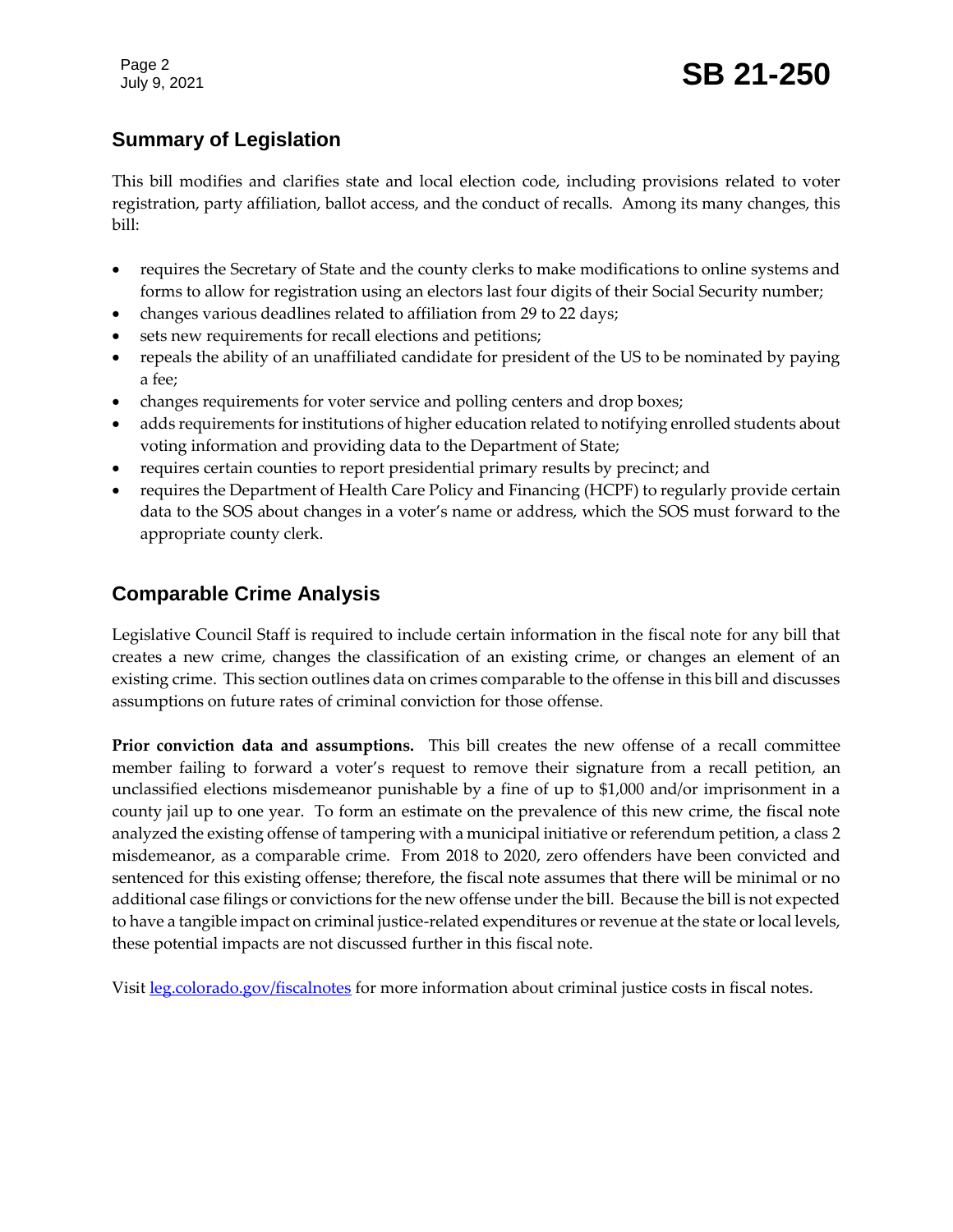## **State Revenue**

This bill may increase cash fund revenue to the Secretary of State's Office (SOS) by up to \$306,500 in FY 2021-22. The revenue is primarily from business filing fees, which are deposited into the Department of State Cash Fund. This additional revenue is subject to TABOR.

#### **Table 2 Revenue Under SB 21-250**

|                                        | FY 2021-22 | FY 2022-23 | FY 2024-25 |
|----------------------------------------|------------|------------|------------|
| <b>Department of State</b>             |            |            |            |
| <b>Businesses and Professions Fees</b> | \$306,500  | \$60,000   | \$125,000  |
| Unaffiliated Candidate Filing Fees     | -          | ۰          | (\$15,000) |
| <b>Total Cost</b>                      | \$306,500  | \$60,000   | \$110,000  |

**Fee impact on businesses and professions.** Colorado law requires legislative service agency review of measures which create or increase any fee collected by a state agency. Under current law, the SOS is authorized to adjust fees so that the revenue generated approximates its direct and indirect costs. The SOS is primarily funded through business filing fees. To cover the costs described in the State Expenditures section below, fees may need to be raised to cover all or some of the costs of this bill. The fees affected and the actual amount of fee charges will be set administratively by the SOS based on cash fund balance, total program cost, and the estimated number of professional activities subject to fees.

**Fee impact on presidential candidates.** In addition, starting in the next presidential election year and in every following presidential election year, this bill will decrease state revenue by approximately \$15,000 to the Department of State Cash Fund. This bill repeals the ability of unaffiliated candidates for president to access the ballot by filing a \$1,000 fee. Based on prior data, this fiscal note assumes approximately 15 unaffiliated candidates pay this fee every presidential election.

### **State Expenditures**

This bill will increase state expenditures in the SOS by \$306,500 in FY 2021-22, by \$60,000 in non-presidential election years and by \$110,000 in presidential election years, paid from the Department of State Cash Fund. It will also minimally increase expenditures and workload in institutions of higher education, HCPF, the Department of Revenue (DOR), and the Judicial Department. These costs are displayed in Table 3 and described below.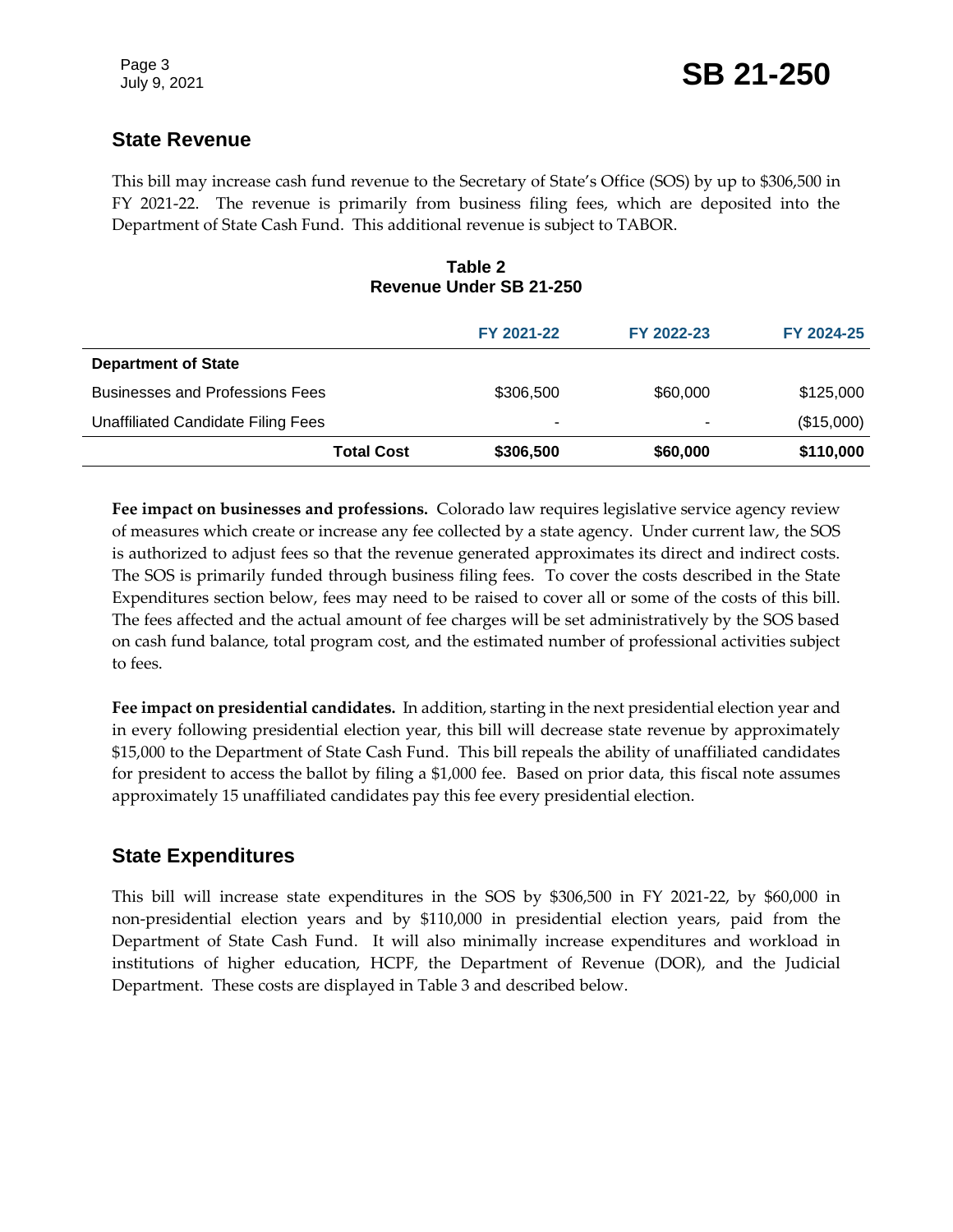|                                           | FY 2021-22 | FY 2022-23 | FY 2024-25 |
|-------------------------------------------|------------|------------|------------|
| <b>Department of State</b>                |            |            |            |
| <b>Computer Programming</b>               | \$253,000  | -          |            |
| E-Submission Signature Setup              | \$23,500   | -          |            |
| Software Licenses                         | \$30,000   | \$60,000   | \$60,000   |
| Integrated Document Solutions Group (DPA) | ۰          |            | \$50,000   |
| <b>Total Cost</b>                         | \$306,500  | \$60,000   | \$110,000  |

#### **Table 3 Expenditures Under SB 21-250**

**Department of State.** This bill will require the SOS to make changes to SCORE, the online voter registration database, and the ballot access database. This work will require 2,220 hours of computer programming. The bill will also require new software licenses, and an increase in work contracted to the Department of Personnel and Administration.

- *Changes to SCORE.* The SOS will need to create a new voter notification for instructing voters on how to add a signature to their voter file. The SOS will also need the ability to tag each voter record in SCORE that has been automatically registered, create a new export capability to make this information public, and update the system to accommodate new information provided by HCPF. In addition, the petition module will need to be changed to accommodate new correspondence requirements and the change of affiliation deadline.
- *Changes to the online voter registration system.* The online voter registration system will need to be updated to create a new workflow to allow voters to register with only the last four digits of their Social Security number, to allow voters to upload a signature when they register online, and to connect directly with the Social Security Administration to confirm identity through the last four digits of an elector's Social Security number. Additional programming may be needed to connect directly with the Department of Revenue to validate applications.
- *Changes to the ballot access database.* This database must be updated to allow for precinct level reporting in presidential primaries for some counties.
- *Electronic signature submission*. The SOS must set up the ability for a voter to submit their signature to the county clerk electronically. The initial setup would cost \$23,500, and \$30,000 in licensing and maintenance for the first year. Licensing and maintenance would cost \$60,000 annually in ongoing years.
- *Integrated Documents Solutions Group*. The SOS uses the Integrated Documents Solutions Group within the Department of Personnel and Administration for scanning and data entry services. This bill would require unaffiliated presidential candidates to get on the ballot by circulating a petition, which would require an increase in work contracted to this group. Assuming that three candidates pursue this every presidential election, this would be a cost of \$50,000 every four years. In addition, this bill may change the number of signatures processed by the group. This work is billed to the Department of State Cash Fund.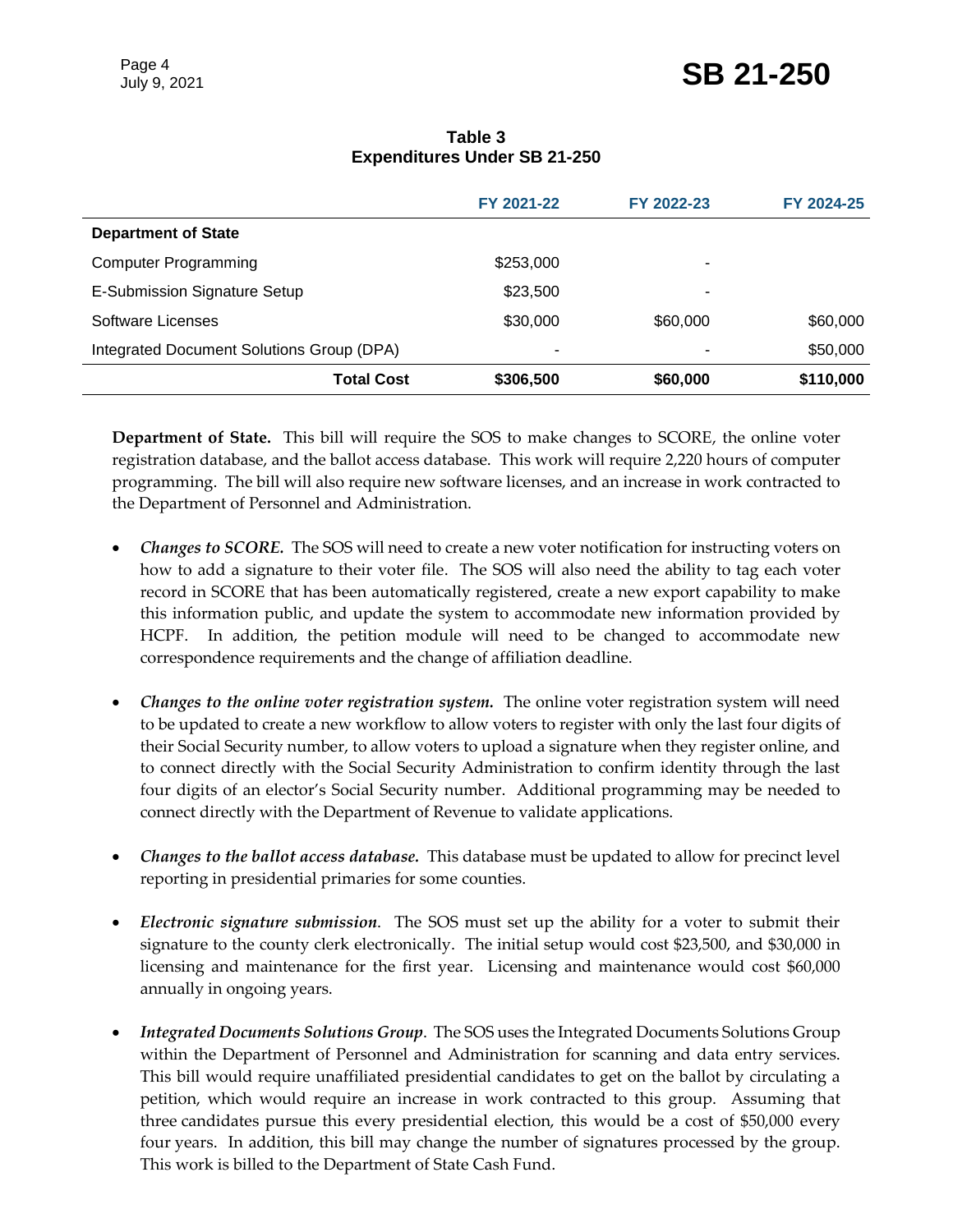Page 5

**Higher Education Institutions.** The bill may minimally increase workload for institutions of higher education to provide enrolled students with information on voting, and for providing data to the SOS to determine voter service and polling centers and drop-off locations.

**Department of Health Care Policy and Financing**. This bill requires HCPF to provide the SOS with information on voter name and address changes, to the extent allowed by federal law. This may minimally increase workload, however no additional appropriation is required.

**Department of Revenue.** The bill requires that DOR provide the SOS with real-time access to voter information in order to validate online voter registration applications. This may minimally increase workload in order to test the system, however no additional appropriation is required.

**TABOR refunds**. The bill may increase the amount of state revenue required to be refunded to taxpayers by up to \$306,500 in FY 2021-22 and up to \$60,000 in FY 2022-23. TABOR refunds are paid from the General Fund. This estimate is based on the June 2021 LCS revenue forecast, which incorporates the revenue impacts of bills passed during the 2021 session. A forecast of state revenue subject to TABOR is not available beyond FY 2022-23.

**Federal ARPA funds.** This bill [increases/decreases] state revenue, which may impact the state's flexibility in spending federal American Rescue Plan Act (ARPA) funds. For more information, see the LCS memo, titled "Legislative Changes and Flexibility in Use of American Rescue Plan Funds," available online at: [https://leg.colorado.gov/node/2211881.](https://leg.colorado.gov/node/2211881)

# **Local Government**

This bill will increase the costs and workload for counties to change forms, purchase additional mailing and postage, implement voter registration changes for other agencies, for some counties to report presidential primary results by precincts, and to cure ballots in voter service and polling centers. The average cost per county to implement the bill will be \$35,560 for large counties, \$20,300 for medium counties, and \$3,360 for small counties. In addition, changes to special district recall elections may have an indeterminate fiscal impact.

# **Effective Date**

This bill was signed into law by the Governor and took effect on June 21, 2021 except that subsections 1-2-202.5 (1)(a) and (3)(e) take effect March 1, 2022 and applies to elections on or after the effective date.

# **State Appropriations**

For FY 2021-22, this bill requires and includes an appropriation of \$306,500 from the Department of State Cash Fund to the Secretary of State's Office.